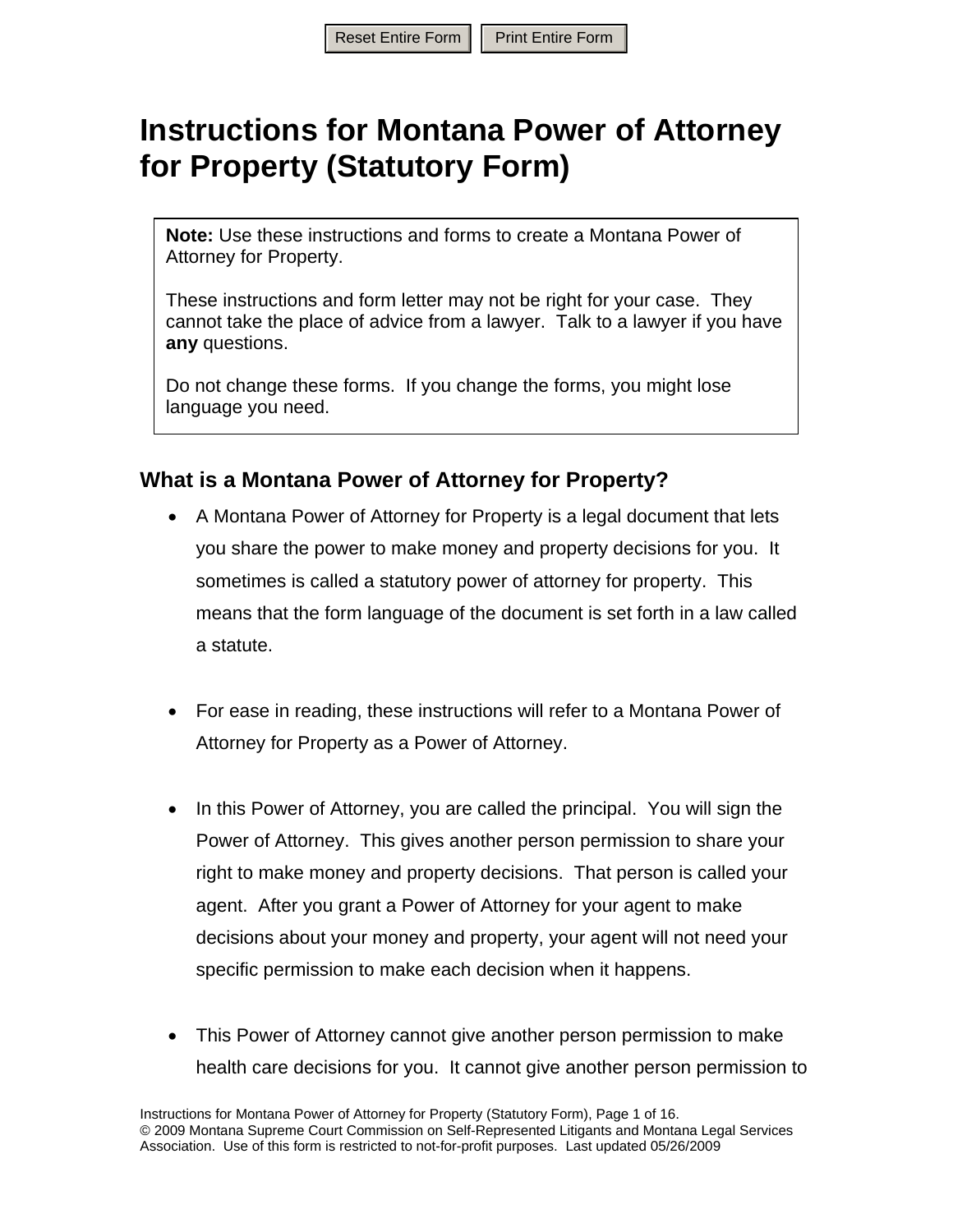care for and make decisions about your children. It can only give someone permission to make money and property decisions for you.

- This Power of Attorney may not apply to Native American trust lands. It may not allow you to share your power to make decisions about trust lands. If you want to share power to make decisions about Native American trust lands, please talk to an attorney before you use this form.
- This Power of Attorney may not apply to money or property located in another state, especially real property. If you want to let someone else make decisions about your money or property located in another state, please talk to an attorney before you use this form.

If you still have questions after you read these instructions, talk to a lawyer.



There are several reasons you might need another person to make money or property decisions for you. For example, you may be going out of the country and unable to pay bills while you are gone. Or you may be unable to manage your money while you are in a hospital or assisted care home. Or you might be worried about who will pay your bills or take care of your property if you become unable to do those things yourself. In cases like these, it can be helpful to share the power to make money and property decisions with someone you trust.

Remember, you are not giving away the power to make these decisions when you sign a Power of Attorney. You will still be able to make your own decisions about your money and property. All you are doing is letting someone else share that power with you.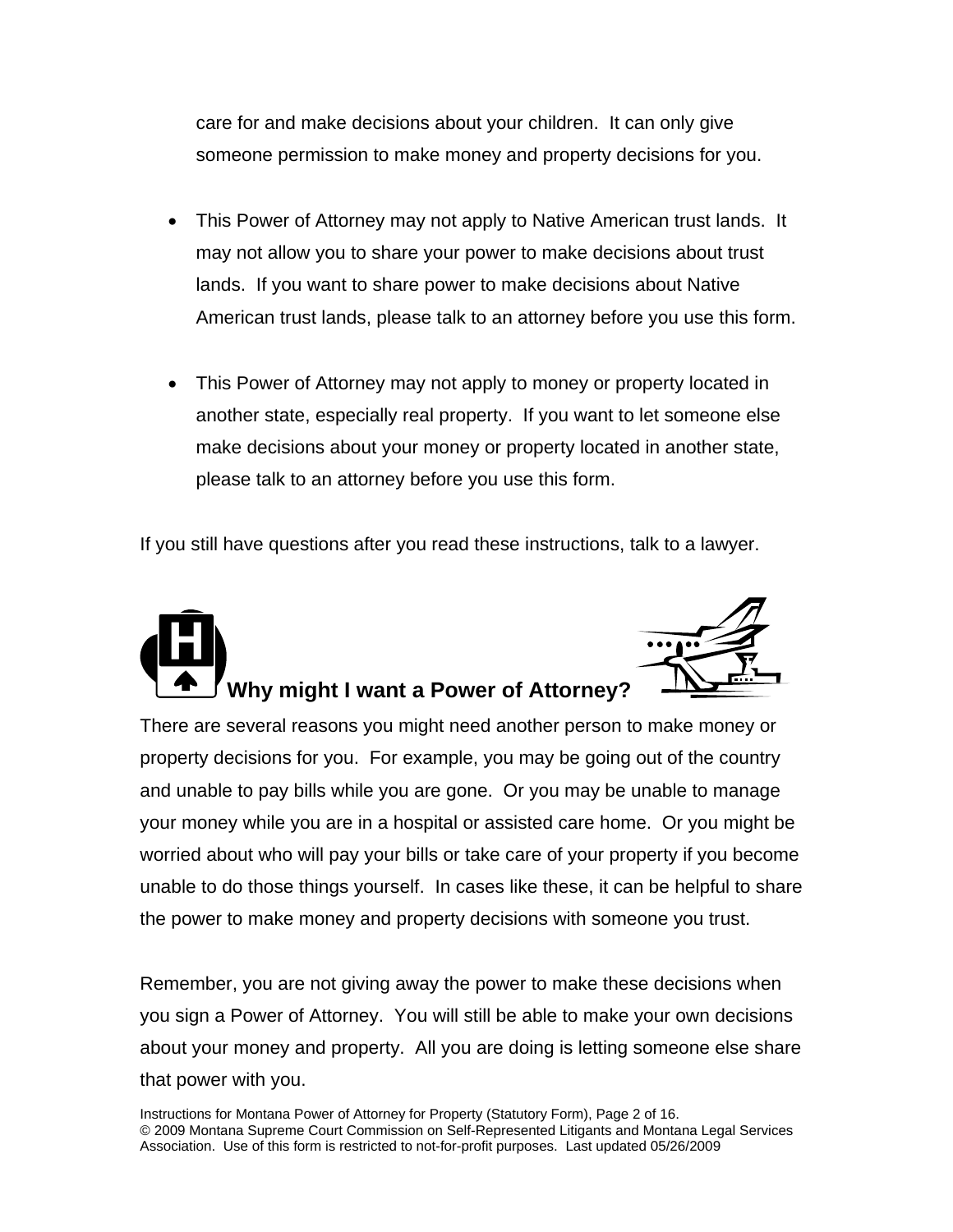# **What form will I need?**

You will only need one form. It is called a Montana Power of Attorney (Statutory Form). It follows these instructions.

# **Are there limits to who can grant a Power of Attorney?**

To grant a Power of Attorney, you must be competent. For purposes of granting a Power of Attorney, a person is not competent if she does not understand what money and property she owns, or what powers she is granting.



# **Can granting a Power of Attorney be dangerous?**

Possibly. You are giving another person power to make decisions for you about your money and property. That means you give up a lot of control over what happens to your money and property. You must follow through on decisions that your agent makes about your money and property. Granting a Power of Attorney can be dangerous if the person you name turns out to be untrustworthy. For example, your agent could take out a loan in your name and buy a car with that loan. In that case, even if you did not want the agent to buy the car, you would still have to make the loan payment.

Even if your agent is trustworthy, it is possible that your agent could make a mistake or a bad decision. If you do not feel good about giving up control of your money and property decisions, you should not sign a Power of Attorney.



# **Who should I name as my agent?**

Before you start filling out the Power of Attorney, think of a person you trust to make decisions about your money and property to name as your agent. Talk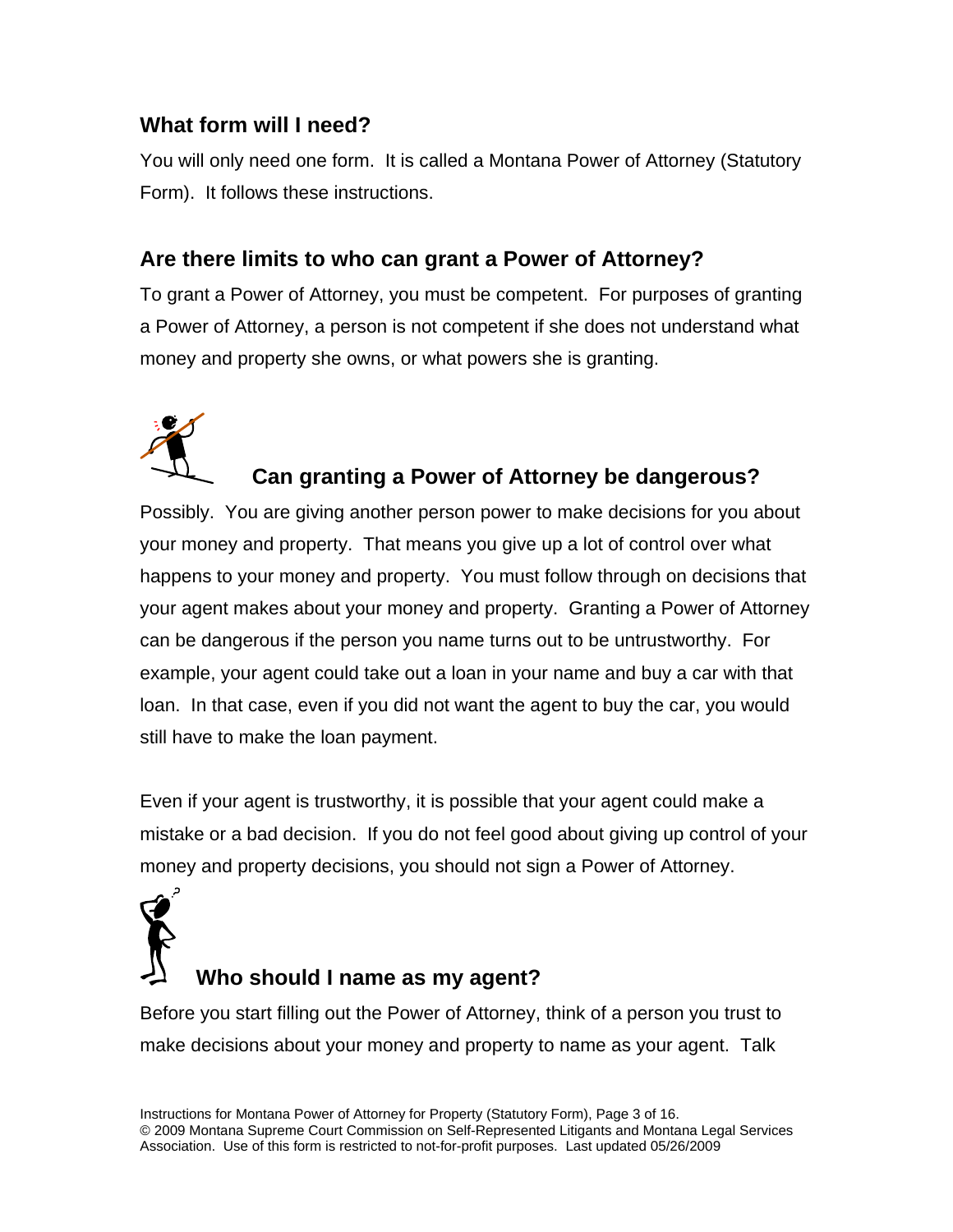with that person about what you want him or her to do, and how you would like it to be done. Make sure the person:

- **is 18 or older**
- wants to be your agent
- has time to be your agent
- knows how to manage your money and property
- is someone you trust to make decisions about your money and property without getting your specific permission before making each decision
- agrees with you about how your money and property should be managed



# **How do I fill out a Power of Attorney?**

This section gives step-by-step instructions on how to complete each part of the Power of Attorney form. As discussed below, you will write some things in blanks on the form. You will also decide whether you want to leave certain sentences in the Power of Attorney or cross them out. Use a pen with black ink to fill in the form and cross out the things you want to cross out. Use a pen with blue or black ink to sign the form.

## **1 Write the names and addresses of yourself and your agent.**

Fill in your name and mailing address in the upper left-hand corner of the Power of Attorney. Write your name and address again in the first blank on the form. Write your agent's name and address in the second blank on the form. Do not use nicknames. Only use full names.

## **2 Choose the decisions your agent can make.**

You can choose the decisions that you want your agent to make for you. These are found on pages 1 and 2 of the form. They are listed as (A)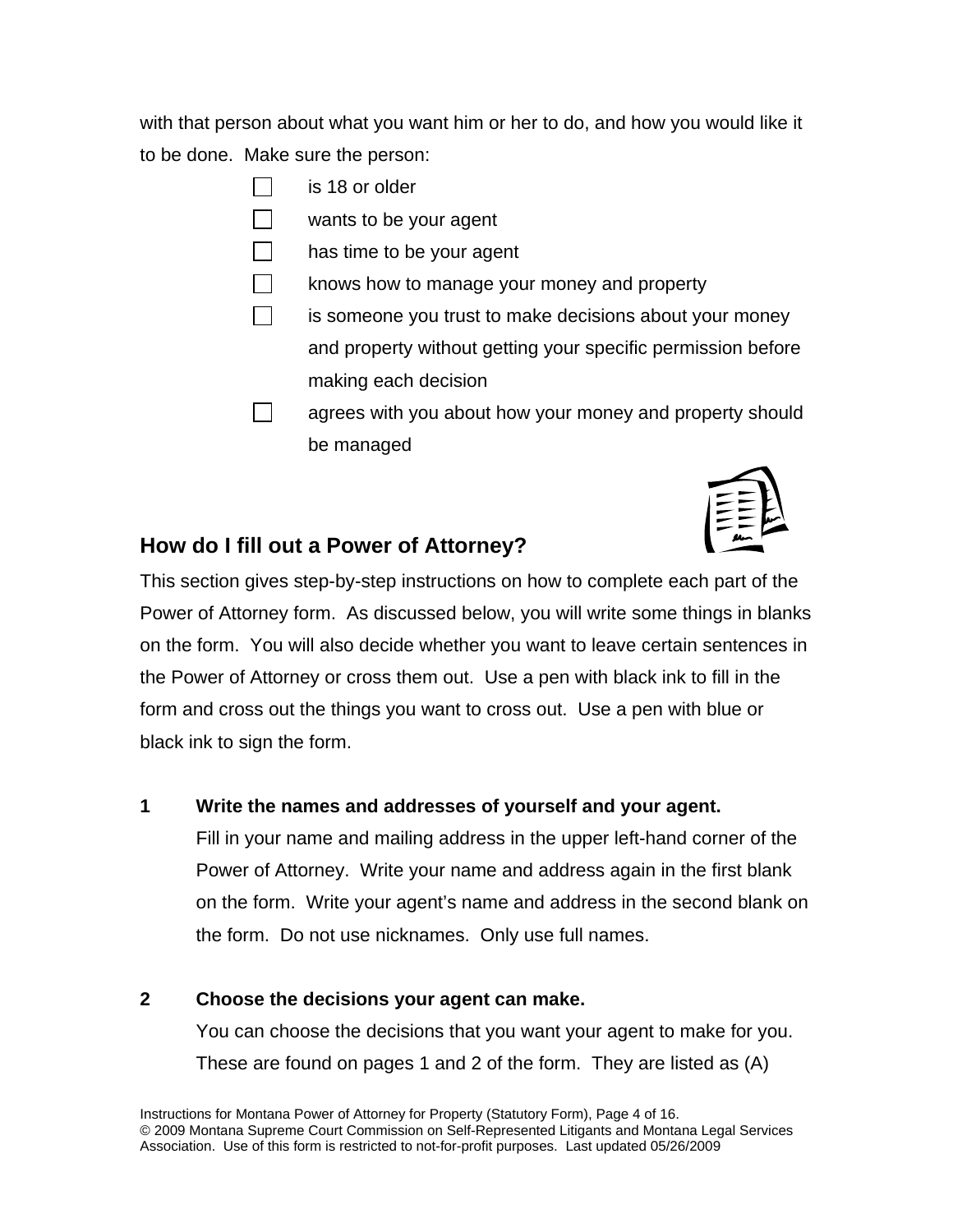through (N). Write your initials on the line in front of each decision you want your agent to make for you. If you want to give your agent power to make all of the decisions that are listed, just put your initials in front of item (N). The decisions you can let your agent make are described below:

- A Real Property Transactions. Real property means land and buildings, fences, pools, and other things attached to land. An example of a real property transaction is selling a house.
- B Tangible Personal Property Transactions. Personal property means those tangible things that you own, such as vehicles, clothing, jewelry, and furniture. Remember, land and the things attached to it are real property, not personal property. An example of a tangible personal property transaction is selling a car.
- C Stock and Bond Transactions. Some examples of stock and bond transactions are buying stock and safekeeping any interest or shares of that stock.
- D Commodity and Options Transactions. Some examples of commodity and option transactions are buying stock options and continuing to use a stockbroker.
- E Banking and Other Financial Institutions Transactions. Some examples of banking and other financial transactions are making a deposit at the bank, withdrawing money from a savings account, or writing checks.
- F Business Operating Transactions. Some examples of business operations are selling, expanding, or remodeling your business. For example, if you own a store, the agent could sell the store,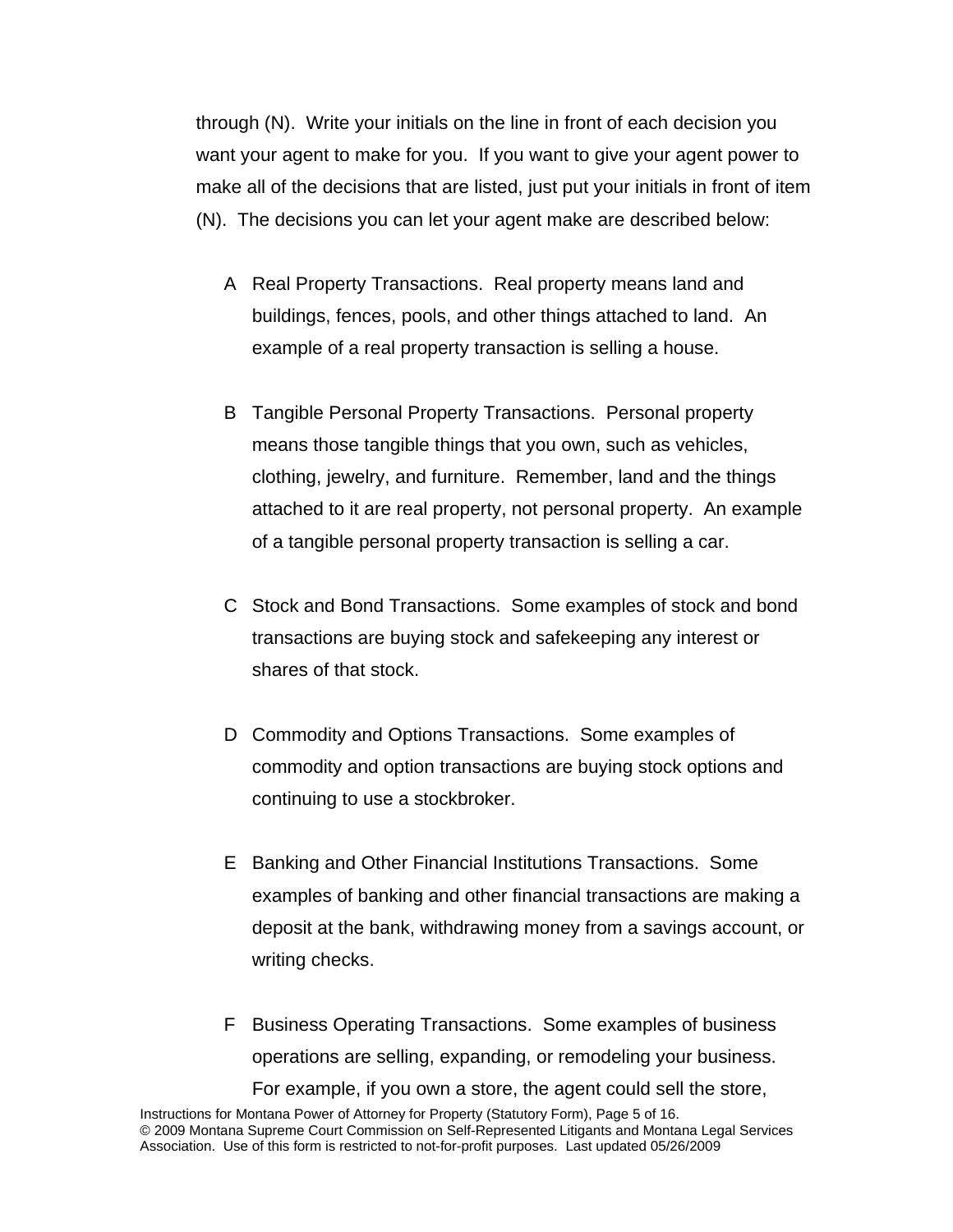make the store bigger, or remodel it. The agent could also hire or fire employees.

- G Insurance and Annuity Transactions. Some examples of insurance and annuity transactions are buying health insurance, continuing to pay car insurance, or terminating life insurance.
- H Estate, Trust and Other Beneficiary Transactions. An example of estate, trust, and other beneficiary transactions is the agent accepting money or a gift on your behalf. Your agent cannot, however, write a Will for you.
- I Claims and Litigation. Some examples of claims and litigation are filing a lawsuit, settling a claim, and hiring an attorney.
- J Personal and Family Maintenance. Some examples of Personal and Family Maintenance are everyday expenses, such as grocery and utility bills, as well as money to take care of other personal or family matters.
- K Benefits from Social Security, Medicare, Medicaid, or other Governmental Programs or from Military Service. Some examples of Social Security, unemployment and military service benefit transactions are filing applications for these benefits, and filing or settling any claims related to these benefits.
- L Retirement Plan Transactions. Some examples of retirement plan transactions are putting money into a retirement plan, withdrawing money from a retirement plan, or withdrawing money from an employee savings account.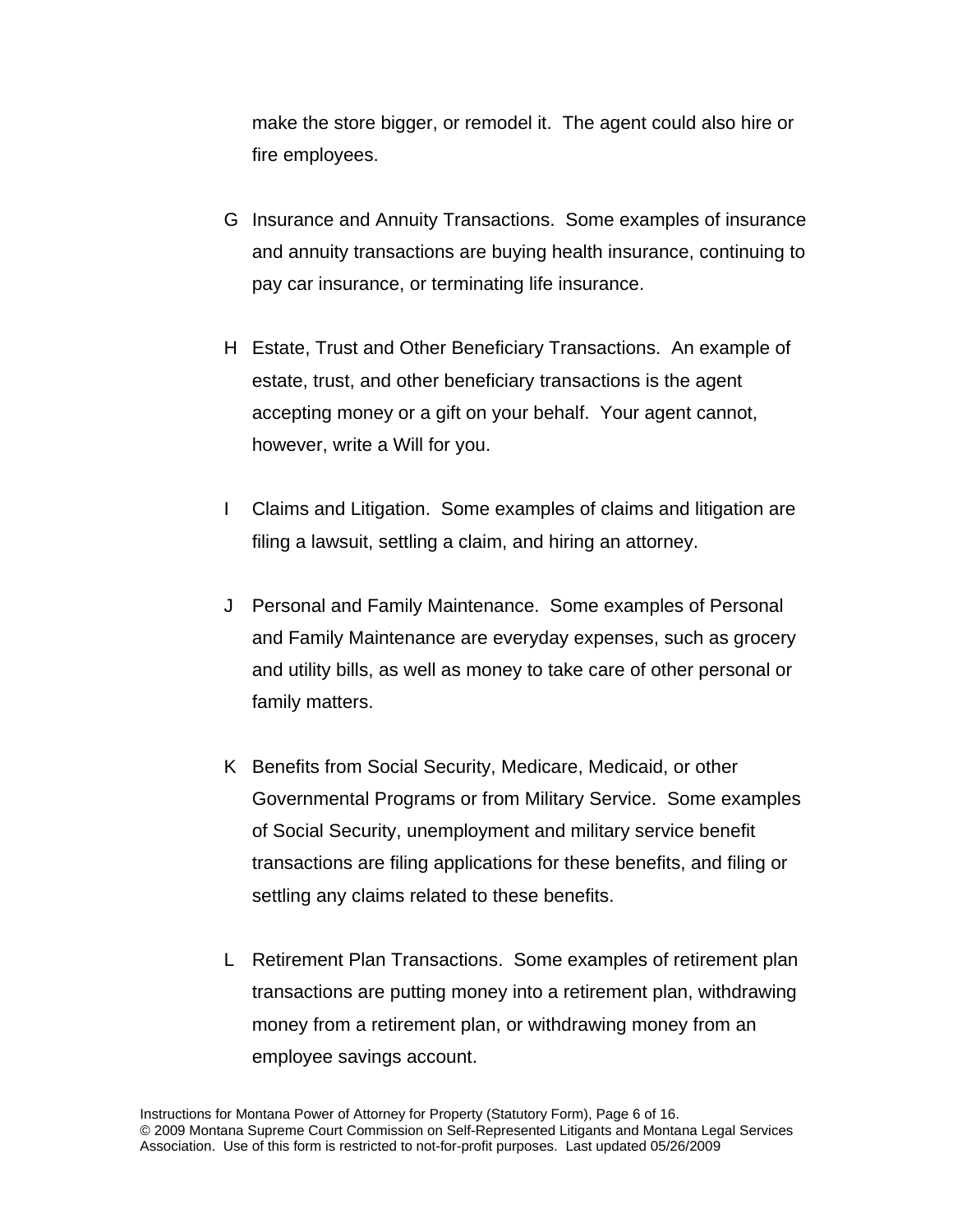- M Tax Matters. An example of a tax matter is filing a federal or state income tax return.
- N All of the powers listed above. You do not need to initial any other lines if you initial line (N). If you want to give your agent all of the powers listed above, you can put your initials in front of this option.

## **3 Write in special instructions.**

If you have a special instruction about what your agent can or cannot do for you, you can write in that instruction. Write it on the lines under the SPECIAL INSTRUCTIONS section. For example, you might have a savings account you want to give to your grandchild after you die. In that case, your special instruction could be that your agent can put money into the account, but not take it out.

**Note**: You may have a health care power of attorney, which is different from the Power of Attorney in this packet. A health care power of attorney can be part of an Advance Directive. A health care power of attorney says that someone else can make medical and health care decisions for you if you become unable to tell your health care providers what you want.

The Power of Attorney in this packet does not apply to medical and health care decisions. Instead, it lets you share the power to make property and money decisions.

In the special instructions of your Montana Statutory Power of Attorney, you can write "I have a health care power of attorney. I do not want this Power of Attorney to revoke or affect my health care power of attorney." If you write this, it will be clear that your health care power of attorney will stay in effect.

## **4 Decide when you want the Power of Attorney to take effect.**

If you do not give a specific date you want the Montana Statutory Power of Attorney to take effect, it will go into effect immediately. If you would like it to go into effect at a later date, you will need to write that date in the SPECIAL INSTRUCTIONS section. For example, you may want your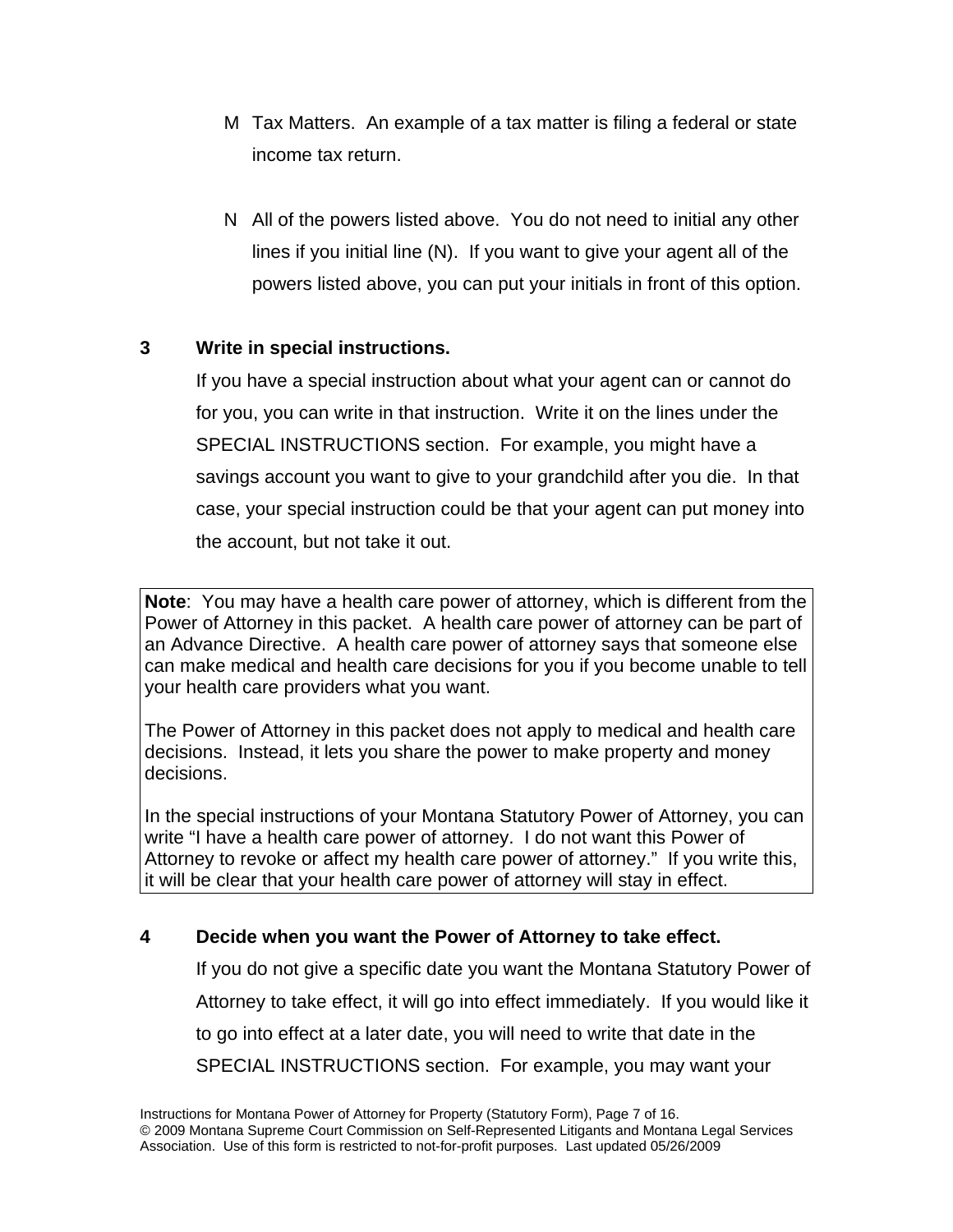agent to make decisions about your money and property while you are out of the country, but not before you leave. In that case, you would write the date that you are scheduled to leave the country as the date the Power of Attorney would take effect.

# **5 Decide if you want this Power of Attorney to cancel any other Power of Attorney.**

This Power of Attorney will cancel any other Power of Attorney that you signed in the past. If you don't want this to happen, cross out the sentence on the form that says:

"This power of attorney revokes all previous powers of attorney signed by me."

Crossing out that sentence means that the new Power of Attorney that you sign will NOT cancel any other Power of Attorney that you signed in the past. But it might make things confusing for someone who is trying to decide which powers you gave to an agent. If you do not know whether or not you want to cancel another Power of Attorney that you have signed in the past, please talk to a lawyer.

**Note:** You may want this Power of Attorney to cancel your other Powers of Attorney for money and property decisions, but not your health care power of attorney for medical decisions. If this is what you want,

- 1) do not cross out the sentence that says "This power of attorney revokes all previous powers of attorney signed by me." AND
- 2) write in special instructions on the blank lines above the sentence saying you do not want this Power of Attorney to revoke or affect your health care power of attorney. Read the "Note" box on page 7 of this packet to learn how to write those special instructions.

Instructions for Montana Power of Attorney for Property (Statutory Form), Page 8 of 16. © 2009 Montana Supreme Court Commission on Self-Represented Litigants and Montana Legal Services Association. Use of this form is restricted to not-for-profit purposes. Last updated 05/26/2009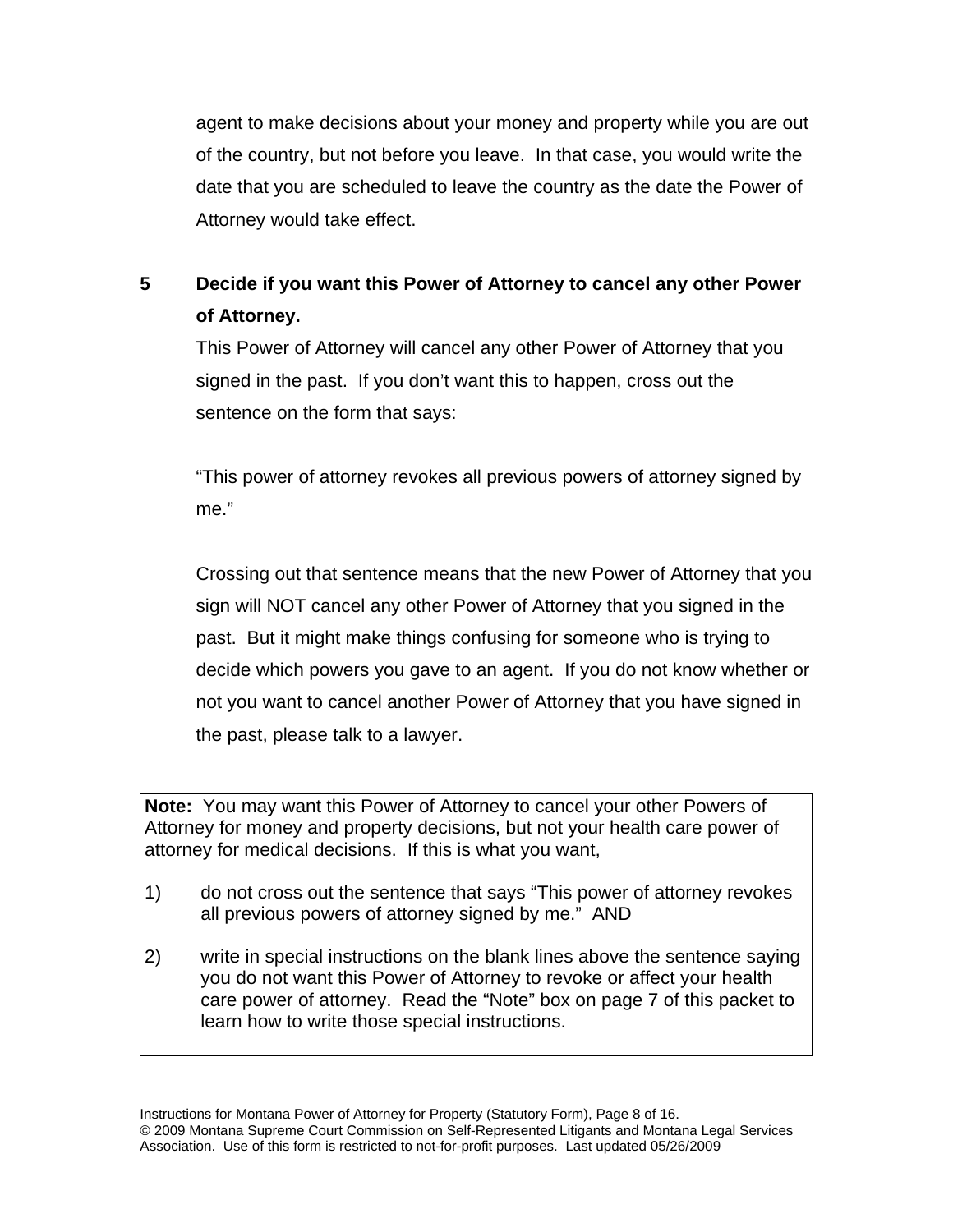## **6 Take all steps needed to cancel another Power of Attorney.**

If you decide that you want this Power of Attorney to cancel any other Power of Attorney that you have signed, you should follow these steps:

- Do NOT cross out the sentence that reads "This power of attorney" revokes all previous powers of attorney signed by me."
- Read all the Powers of Attorney you have signed in the past to see if they have specific instructions for cancelling them. If there are specific instructions, you must follow them.
- In addition to following specific instructions for cancellation in a past Power of Attorney, you should contact any third party such as a business, bank, loan office, or social security office where your previous agent has taken care of business for you. Tell these third parties that your old Power of Attorney has been cancelled. If possible, write a letter to each third party and keep copies of the letters for yourself. If you do not tell the third parties that your past Power of Attorney has been cancelled, you may still be responsible for anything your previous agent does with them.

**7 Decide if you want your agent to make decisions for you if you become mentally unable to make decisions for yourself.**

A Power of Attorney can be in effect when you are mentally able to make decisions, but cannot take care of your money and property for another reason. For example, you may be out of the country.

A Power of Attorney can also be in effect for you if you are ever mentally

Instructions for Montana Power of Attorney for Property (Statutory Form), Page 9 of 16. © 2009 Montana Supreme Court Commission on Self-Represented Litigants and Montana Legal Services Association. Use of this form is restricted to not-for-profit purposes. Last updated 05/26/2009 unable to make decisions. This is called a "durable power of attorney."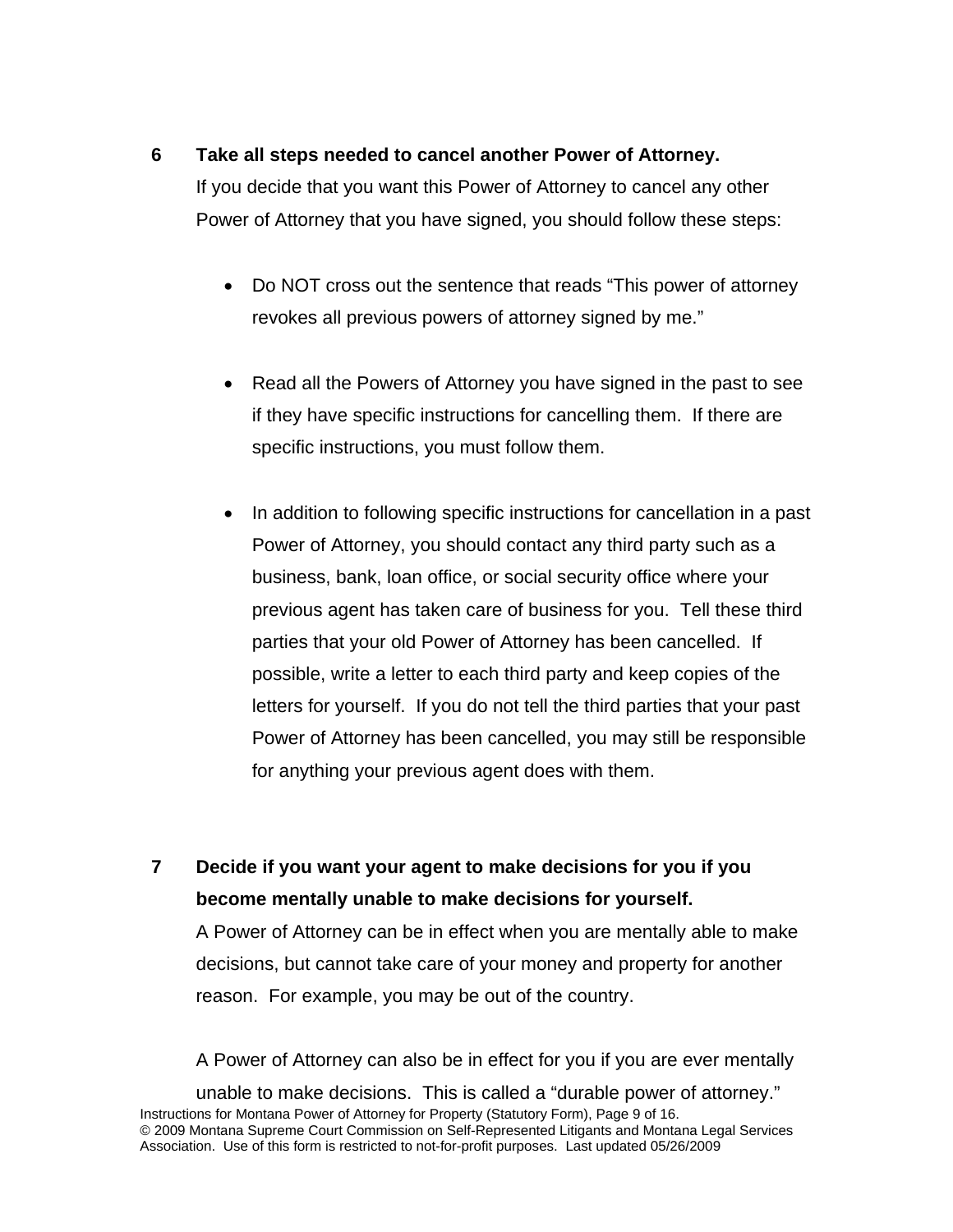For example, a durable power of attorney would let your agent make money and property decisions for you if you suffer serious injuries in a car accident and are mentally unable to make decisions.

If you do NOT want your power of attorney to be durable, you must cross out the sentence on the Power of Attorney that says:

"This power of attorney will continue to be effective if I become disabled, incapacitated, or incompetent."

Crossing out that sentence means that your agent will not be able to make money and property decisions for you if you become mentally unable to make those decisions.

# **8 Decide if you want your agent to act as your court-appointed conservator, if need be.**

If you become mentally unable to make decisions about your money or property, a court may appoint a person called a conservator to take care of your money and property for you. Even if you have granted a durable Power of Attorney, the court may believe the Power of Attorney does not give your agent enough powers to take care of all of your money and property issues. In that case, the court may appoint a conservator to take care of those issues.

You can say in your Power of Attorney that you want your agent to be your conservator if you become mentally unable to make decisions about your money or property. You do this by saying you nominate your agent as conservator. The Power of Attorney automatically nominates your agent as conservator unless you cross out that part of the form.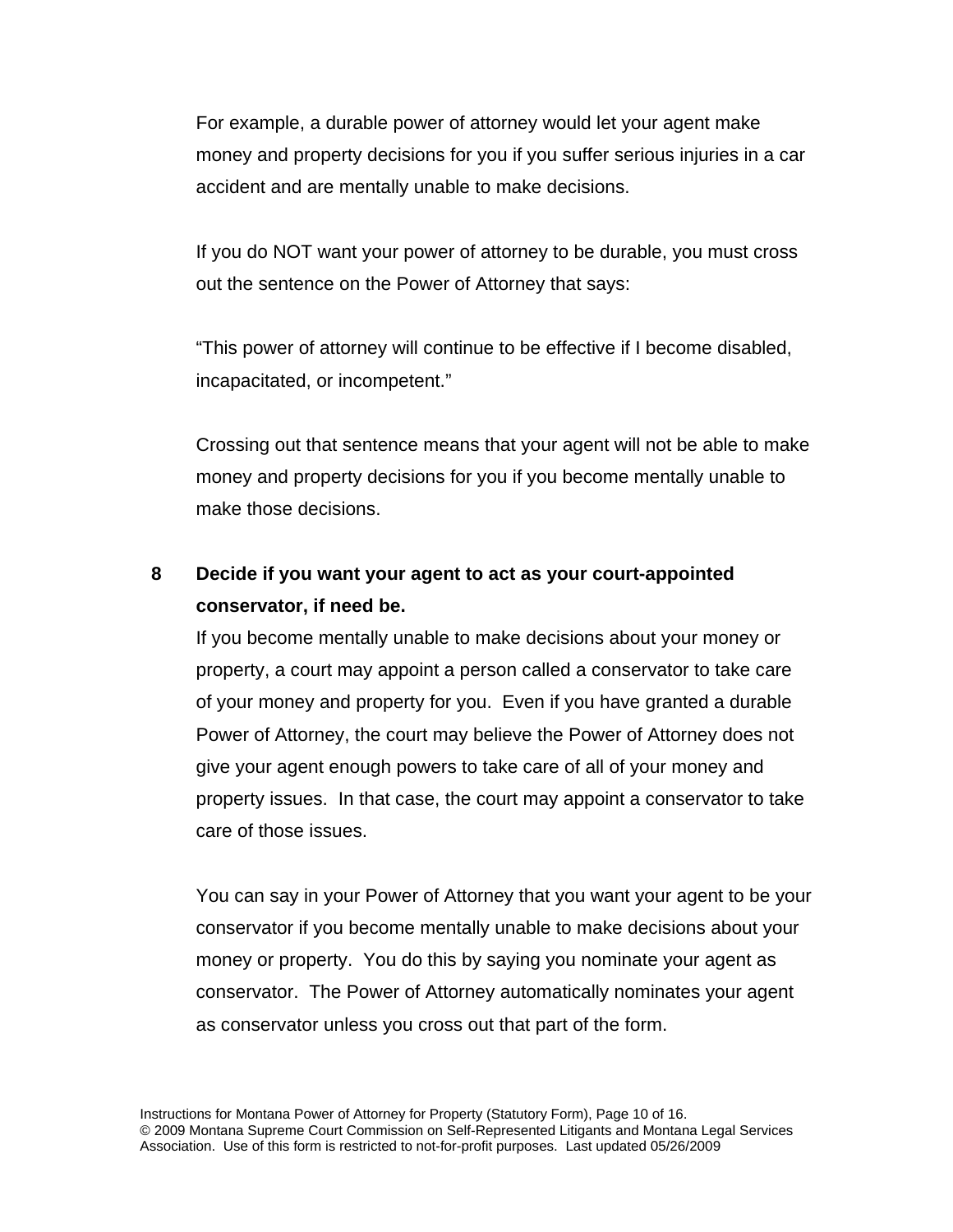If you do not want to nominate your agent as your conservator, you should cross out the sentence that says:

"If it becomes necessary to appoint a conservator of my estate, I nominate my agent."

Crossing out that sentence means that the court would try to appoint someone other than your agent to act as your conservator.

# **9 Name someone to take over if your first agent cannot or will not act for you.**

You can choose a person to take over if it turns out that your agent cannot or will not help you. The person who will take over is called a "successor agent." It is important to name a successor agent in the Power of Attorney because you may become mentally unable to name someone in the future. For example, if you become mentally unable to make decisions and then your agent dies, your family and other interested people would need to go to court to have someone else named to take care of your money and property.

The Power of Attorney provides space for you to name three successor agents, if your first choice becomes unable or unwilling to act as your agent. You should name people you trust who could act as your agent and make money and property decisions for you.

# **10 Sign one or two original Powers of Attorney in front of a notary public.**

Instructions for Montana Power of Attorney for Property (Statutory Form), Page 11 of 16. Before you sign, re-read the Power of Attorney to make sure you have filled it out correctly. When you are ready, bring the Power of Attorney to a notary public. You must appear in front of the notary public to either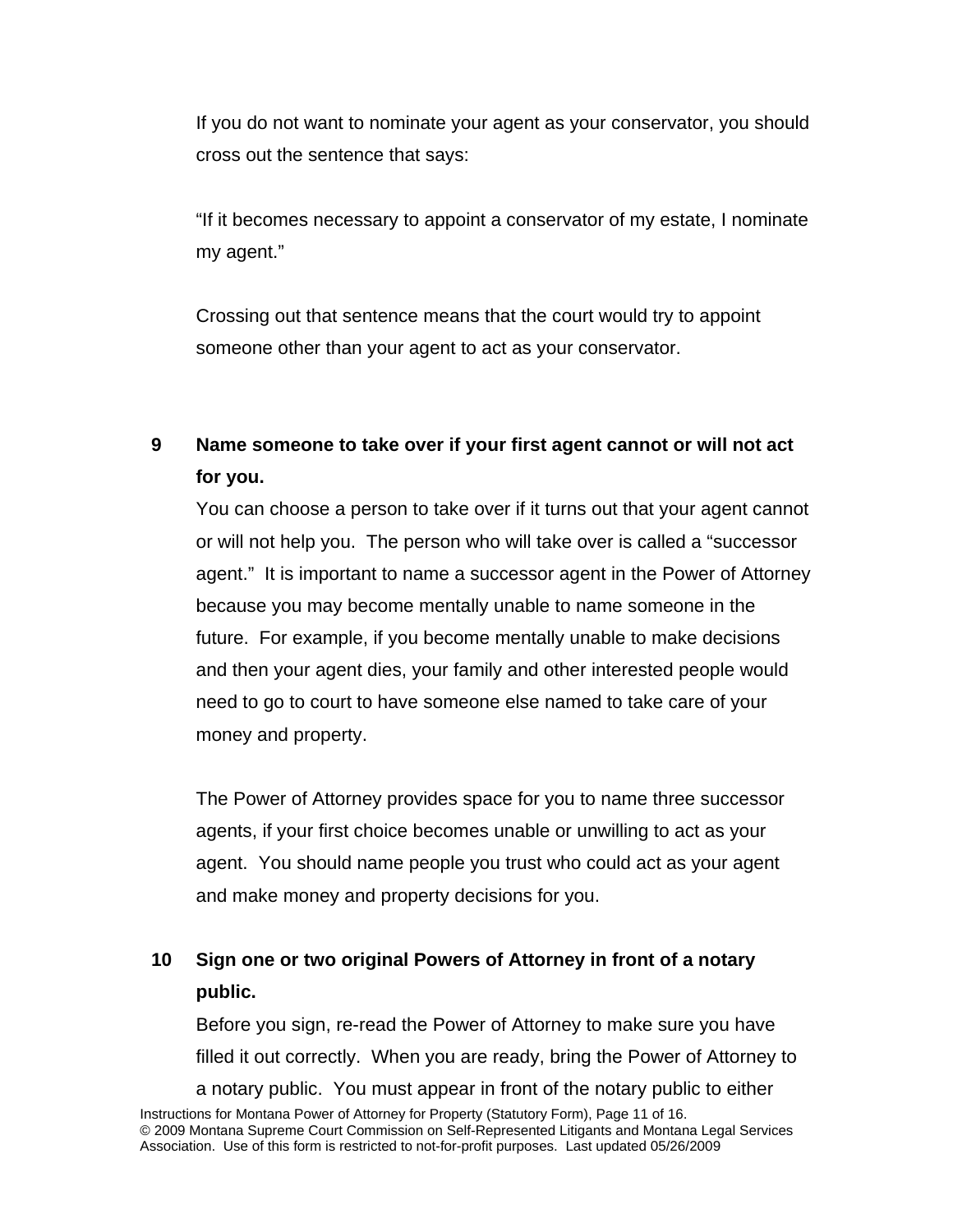sign the Power of Attorney or swear you already signed it. The notary public will fill out the part of the form that begins "This document was acknowledged before me on."

As discussed below, you may decide to record your Power of Attorney with a county Clerk and Recorder's Office and get certified copies. If you do this, you may want to sign two originals of the completed Powers of Attorney in front of the notary public, one for you to keep to make uncertified copies and one to record to make certified copies.

## **11 If possible, get the agent's signature on each original.**

Your agent does not need to sign the Power of Attorney if he or she acts as your agent or accepts the appointment as your agent in a different way. But you may want your agent to sign the Power of Attorney to show that your agent knows he or she is your agent. If your agent is willing to sign the Power of Attorney, ask him or her to sign the original(s).

# **Now that I have filled out the Power of Attorney, what do I do next?**

## **1 Decide if you want to record your Power of Attorney.**

 You can record your completed, signed and notarized Power of Attorney in a county Clerk and Recorder's Office. If you do this, the Clerk and Recorder will charge you fees for recording, certifying and copying the Power of Attorney. The law does not require you to record your Power of Attorney. However, you may want to record your Power of Attorney if you know your agent will conduct a real property transaction for you, so the records of who has dealt with the real property will be clear. Or you may want to record it if someone you deal with will require a certified copy of the recorded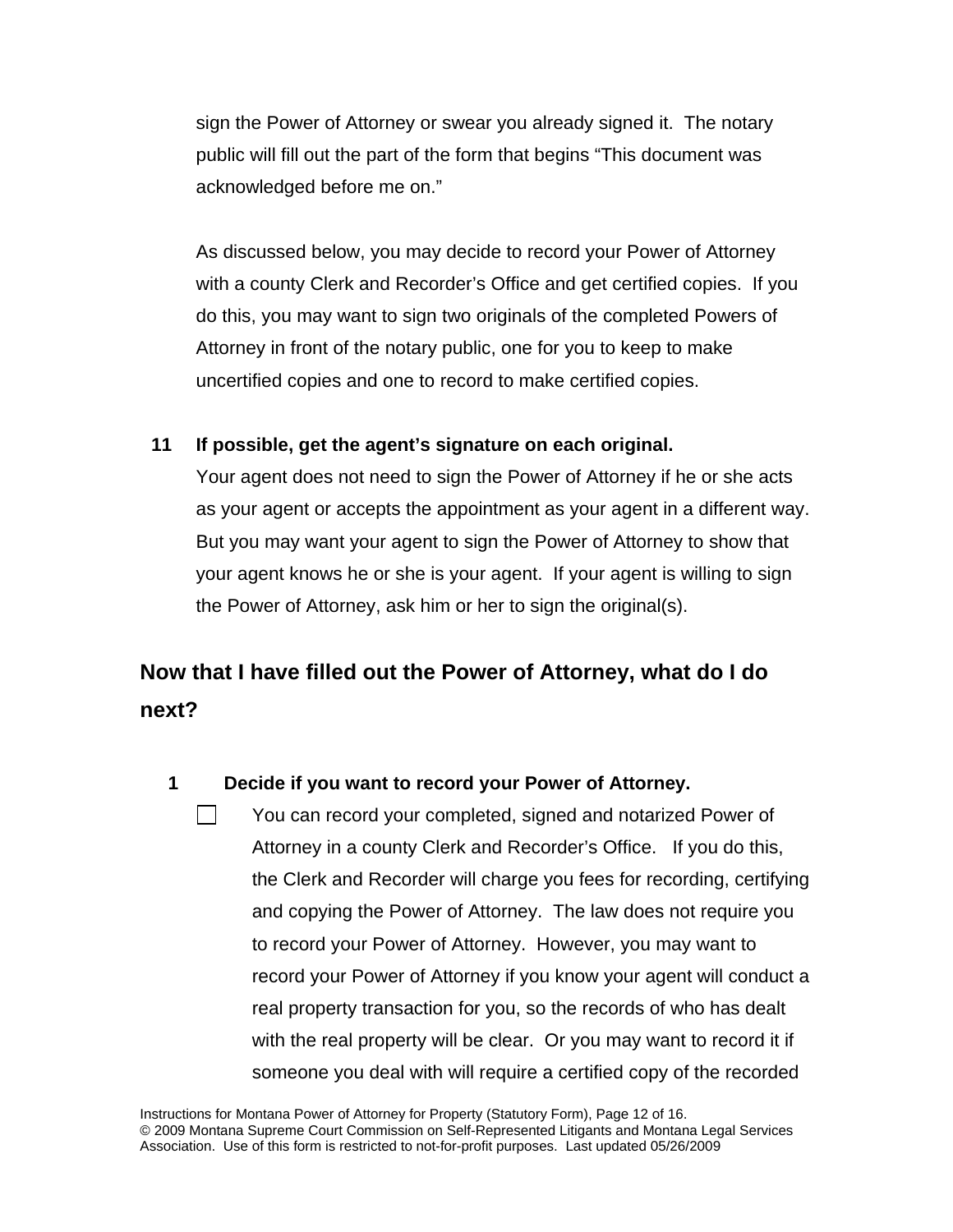document. If possible, find out whether the banks, credit unions, businesses, government offices or other people your agent will deal with will require a certified copy.

#### **2 Make or get copies.**

- Figure out how many certified and non-certified copies you need. You need to provide a copy to each financial institution, business, or person that your agent will handle your money or property with. As stated above, some people and institutions may require a certified copy, which you can only get from the county Clerk and Recorder's Office. Other people and institutions may not require a certified copy.
- $\Box$  If you have recorded a Power of Attorney, get the number of certified copies you need from the county Clerk and Recorder's Office. You will be charged for each copy and certification.
- **Make the number of non-certified copies you need. You can do this** by copying a notarized original Power of Attorney that you have not recorded.

#### **3 Send the copies.**

 $\vert \ \vert$  Send the copies to all financial institutions, businesses, or people with whom you do business. When they get your Power of Attorney, they will know that the person you named as your agent has your permission to conduct business for you.

### **4 Keep your original or a copy in a safe place.**

 $\Box$  A good place to keep this and other important documents is in a safe deposit box.

Instructions for Montana Power of Attorney for Property (Statutory Form), Page 13 of 16. © 2009 Montana Supreme Court Commission on Self-Represented Litigants and Montana Legal Services Association. Use of this form is restricted to not-for-profit purposes. Last updated 05/26/2009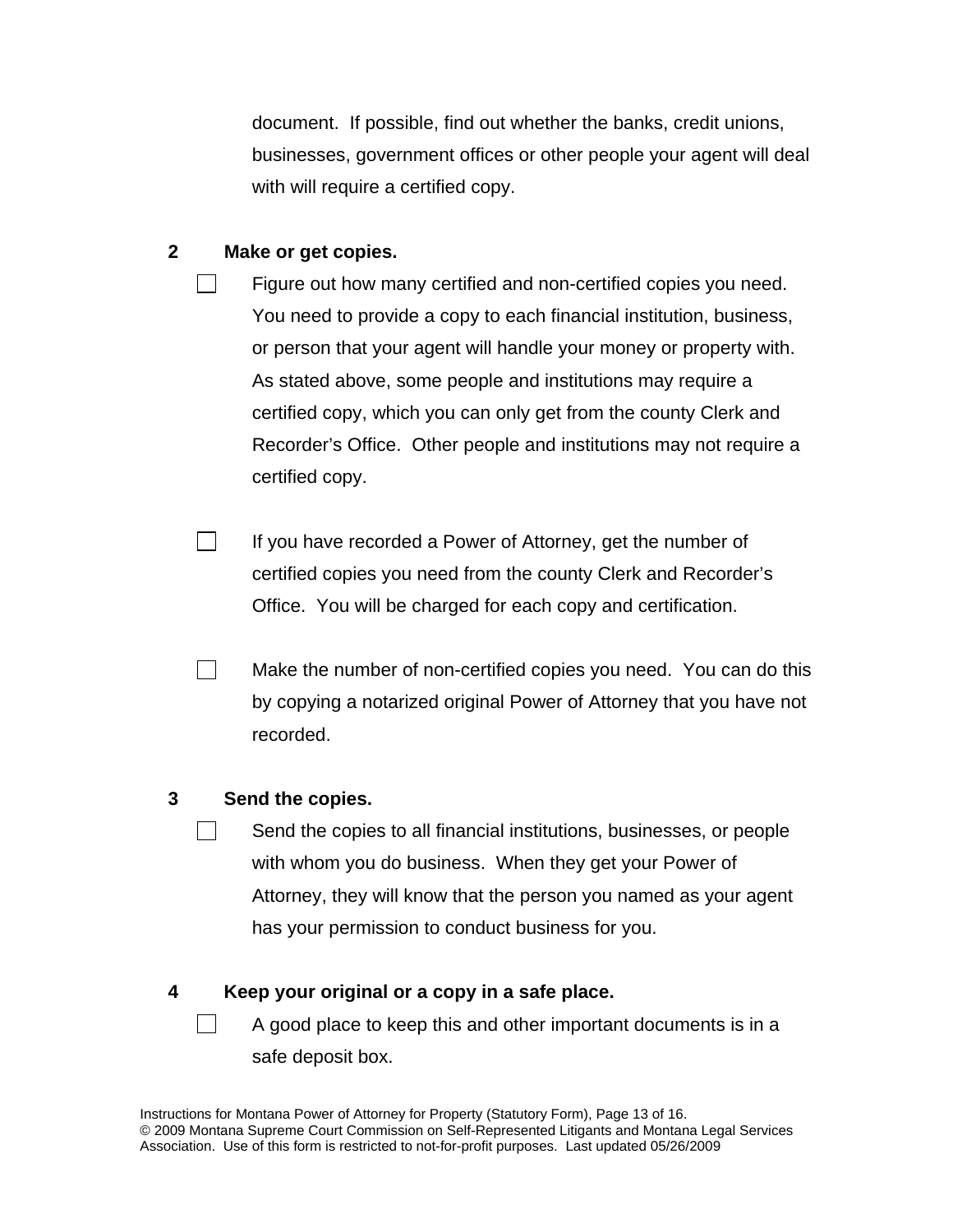### **5 Review your Power of Attorney every so often.**

- Look at your Power of Attorney every year or so. Your life circumstances could change. You may want to change the powers granted to your agent, or name someone else as your agent.
- $\vert \ \vert$  Keep a list of all the institutions and people that have received a copy of your Power of Attorney. If you want to cancel the Power of Attorney later, you will need to know who has a copy of it.



## **How does my agent do business for me?**

- Before the person you have named as your agent can take care of your property and money, the financial institutions, businesses, and people he or she will deal with must have a signed copy of the Power of Attorney.
- Your agent will sign checks, contracts, or other agreements for you. Your agent will have to sign your name and then sign his or her name as your "attorney in fact." For example: In a Power of Attorney, Paul Principal named Andy Agent to be the person to take care of Paul Principal's money and property. When Andy Agent goes to the bank to sign checks for Paul Principal, Andy Agent will sign the check as follows: "Paul Principal by Andy Agent, his attorney in fact."

## **When Does a Power of Attorney End?**

The Power of Attorney will end when you die. You may also cancel the Power of Attorney during your lifetime.

## **How Do I Cancel my Power of Attorney?**

Instructions for Montana Power of Attorney for Property (Statutory Form), Page 14 of 16. © 2009 Montana Supreme Court Commission on Self-Represented Litigants and Montana Legal Services Association. Use of this form is restricted to not-for-profit purposes. Last updated 05/26/2009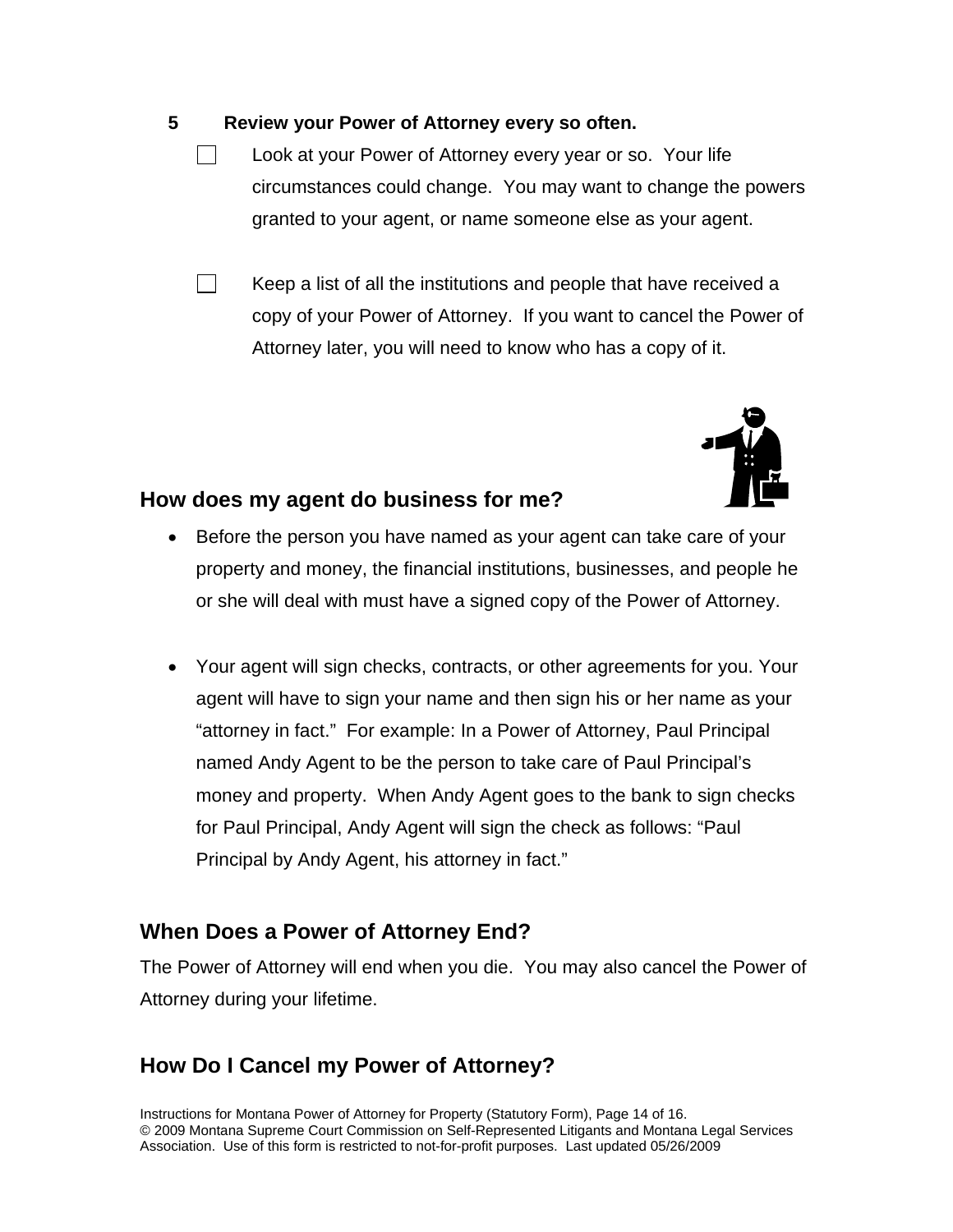To cancel your Power of Attorney, you must give written notice. The written notice must clearly identify the Power of Attorney you want to cancel. (It is especially important for you to clearly identify the Power of Attorney you want to cancel if you have more than one.) The notice must state that the Power of Attorney is cancelled. You should send a copy of the cancellation notice to all the financial institutions, businesses, and people who dealt with your agent or had a copy of your Power of Attorney. Also, if you record your Power of Attorney and later decide to cancel it, you must cancel your Power of Attorney at the Clerk and Recorder's Office and you should send certified copies of the cancellation to the people and institutions who dealt with your agent.

Note: If you do not give notice that you have cancelled your Power of Attorney, you can still be held responsible for anything your agent does.

# **Where can I get more information?**

The laws of Montana are called the Montana Code Annotated or "MCA." The laws about Statutory Power of Attorney begin in the MCA at Title 72, Chapter 31, Section 201. An easier way to write that is § 72-31-201, MCA. The symbol § means section. The MCA can be found at your local library or on the Montana State Law Library website at [www.lawlibrary.mt.gov](http://www.lawlibrary.mt.gov/). Click on the "MCA" option near the top of the page.

# **Where Can I Get Legal Help?**

These organizations may be able to help you:

 **Montana Legal Services Association** (MLSA) gives free legal help to low-income people. To find out if you qualify for MLSA, call the MLSA HelpLine at 1-800-666-6899.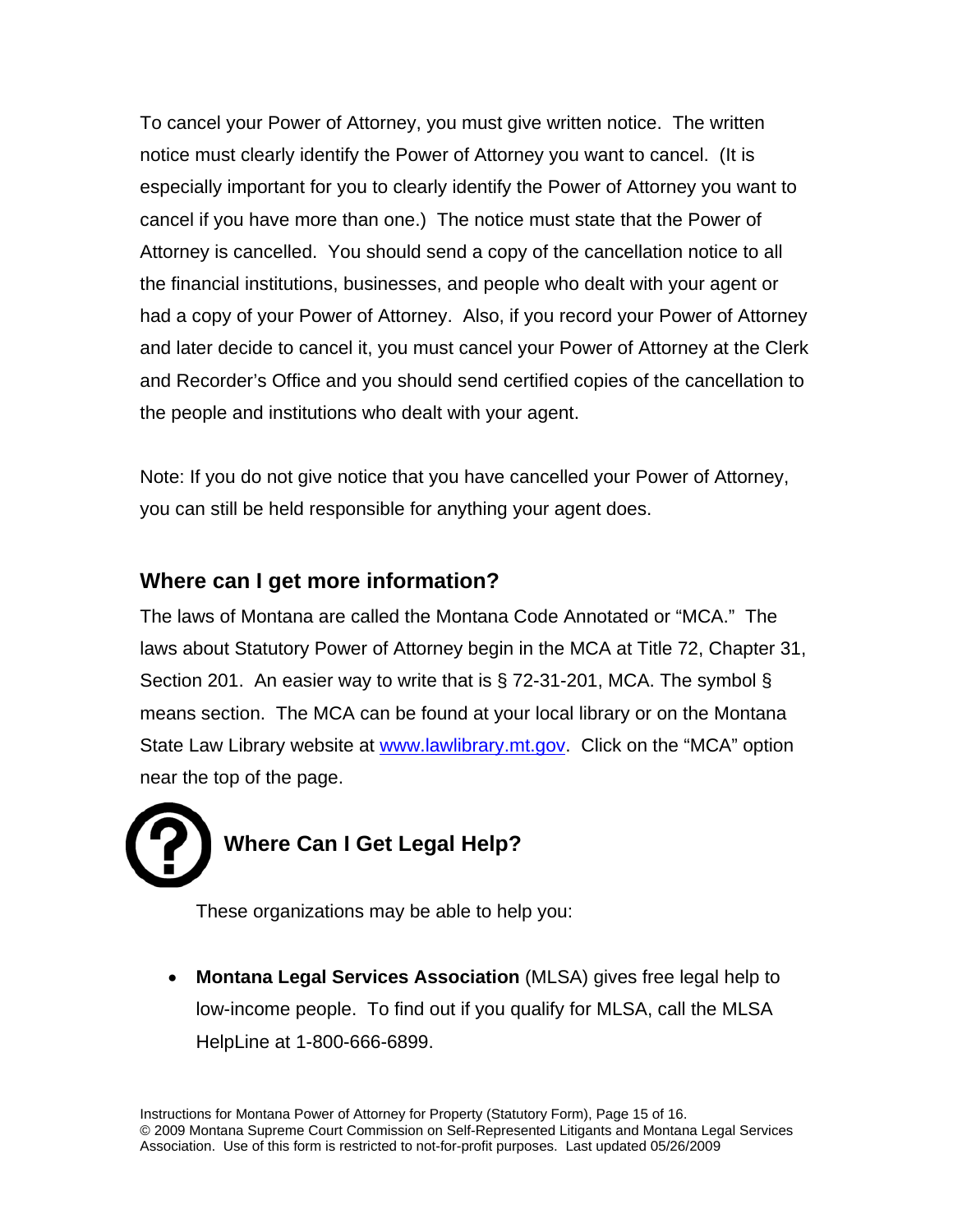- **The State Bar Lawyer Referral and Information Service** (LRIS) refers people to Montana lawyers who might be able to help. The referral is free. Call LRIS at 1-406-449-6577.
- **The State Law Library** can help you find and use legal resources such as books, forms, and websites. You can visit the Law Library website at [www.lawlibrary.mt.gov](http://www.lawlibrary.mt.gov/). Or you can contact a Reference Librarian at 1 800-710-9827 or by email at [mtlawlibrary@mt.gov.](mailto:mtlawlibrary@mt.gov)

## **Please take a short survey about this form.**

When you are done with the form, please take our online survey at this address: [http://www.surveymonkey.com/s.aspx?sm=fCBbhbbJj4MdOWw\\_2fjsCjlg\\_3d\\_3d](http://www.surveymonkey.com/s.aspx?sm=fCBbhbbJj4MdOWw_2fjsCjlg_3d_3d) Or you can access the survey on the "Forms" page of the State Law Library website, at [www.lawlibrary.mt.gov](http://www.lawlibrary.mt.gov/). Your answers will help make the form better. Thank you!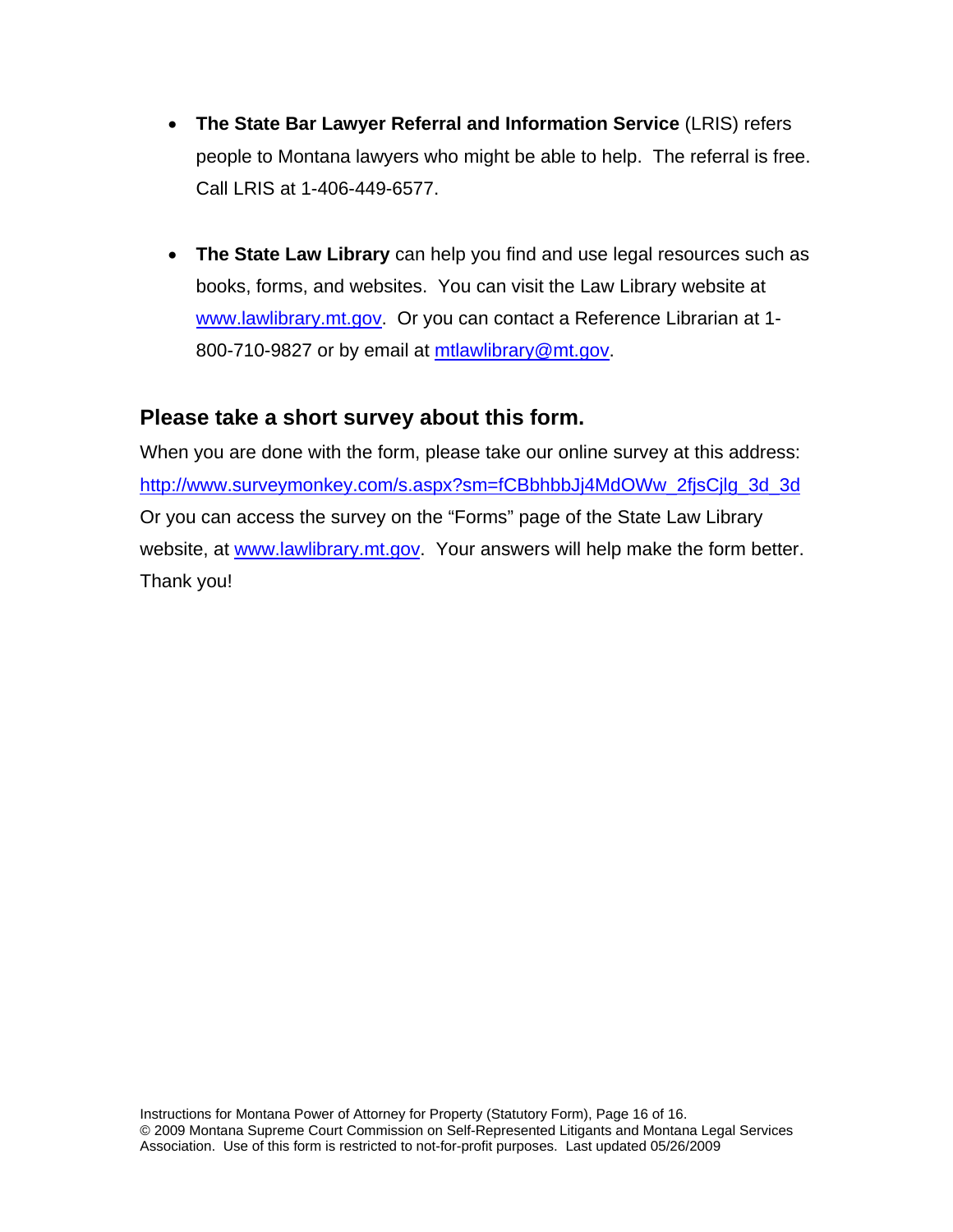| (your name) |
|-------------|
|             |

|  | (mailing address) |
|--|-------------------|
|  |                   |

|  |  | (city, state, ZIP) |  |
|--|--|--------------------|--|
|--|--|--------------------|--|

# **Montana Power of Attorney for Property (Statutory Form)**

NOTICE: THE POWERS GRANTED BY THIS DOCUMENT ARE BROAD AND SWEEPING. THEY ARE EXPLAINED IN THIS PART. IF YOU HAVE ANY QUESTIONS ABOUT THESE POWERS, OBTAIN COMPETENT LEGAL ADVICE. THIS DOCUMENT DOES NOT AUTHORIZE ANYONE TO MAKE MEDICAL AND OTHER HEALTH CARE DECISIONS FOR YOU. YOU MAY REVOKE THIS POWER OF ATTORNEY IF YOU LATER WISH TO DO SO.

I \_\_\_\_\_\_\_\_\_\_\_\_\_\_\_\_\_\_\_\_\_\_\_\_\_\_\_\_\_\_\_\_\_\_\_\_\_\_\_\_\_\_\_\_\_\_\_\_\_\_\_\_\_\_\_\_\_\_\_\_\_

(insert your name and address) appoint

\_\_\_\_\_\_\_\_\_\_\_\_\_\_\_\_\_\_\_\_\_\_\_\_\_\_ (insert the name and address of the person

appointed) as my agent (attorney-in-fact) to act for me in any lawful way with

respect to the following initialed subjects:

TO GRANT ALL OF THE FOLLOWING POWERS, INITIAL THE LINE IN FRONT OF (N) AND IGNORE THE LINES IN FRONT OF THE OTHER POWERS. TO GRANT ONE OR MORE, BUT FEWER THAN ALL, OF THE FOLLOWING POWERS, INITIAL THE LINE IN FRONT OF EACH POWER YOU ARE GRANTING. TO WITHHOLD A POWER, DO NOT INITIAL THE LINE IN FRONT OF IT. YOU MAY, BUT NEED NOT, CROSS OUT EACH POWER WITHHELD.

## INITIAL

- \_\_\_\_(A) real property transactions;
- \_\_\_\_(B) tangible personal property transactions;
- \_\_\_\_(C) stock and bond transactions;
- \_\_\_\_(D) commodity and option transactions;
- \_\_\_\_(E) banking and other financial institution transactions;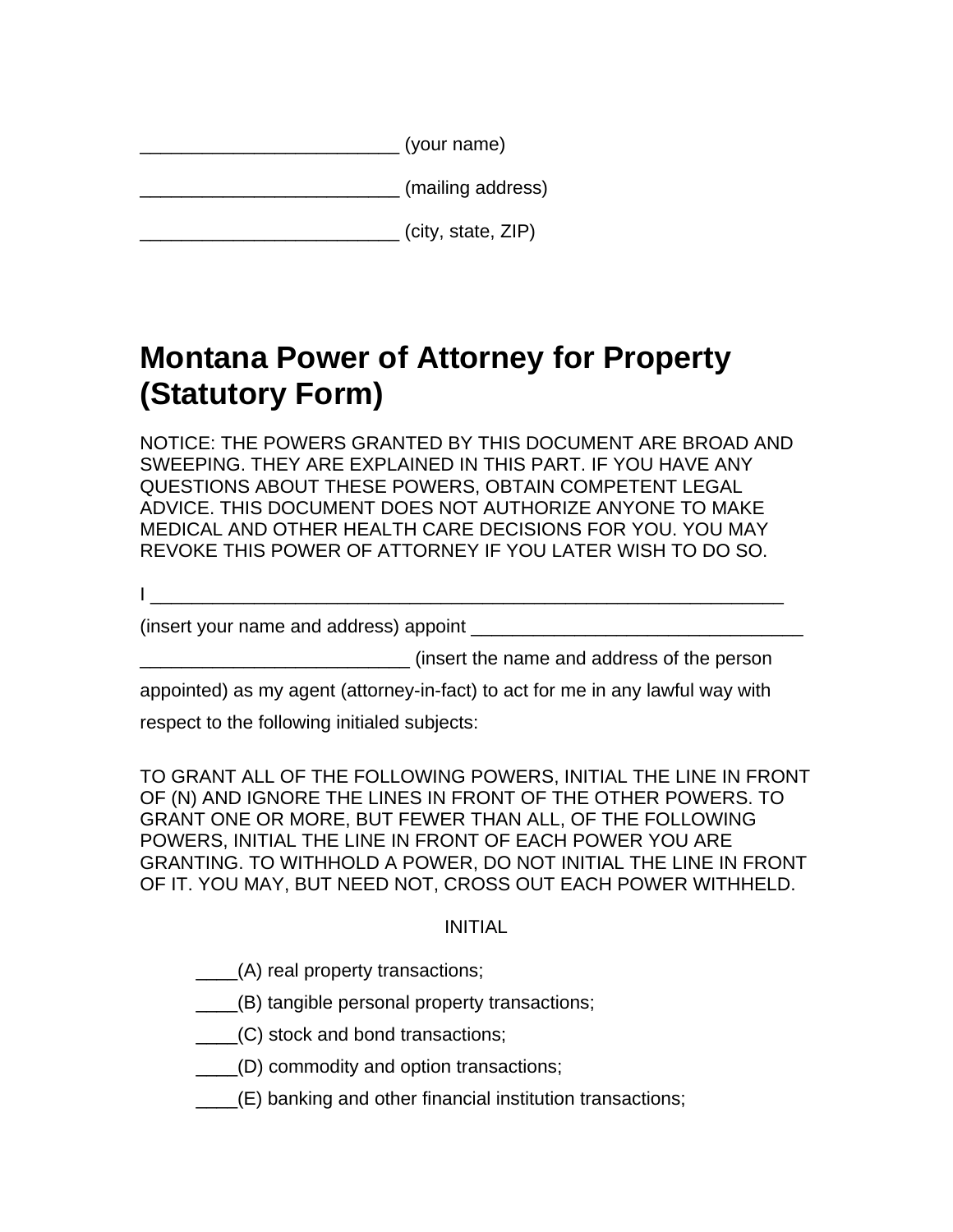- \_\_\_\_(F) business operating transactions;
- \_\_\_\_(G) insurance and annuity transactions;
- \_\_\_\_(H) estate, trust, and other beneficiary transactions;
- \_\_\_\_(I) claims and litigation;
- \_\_\_\_(J) personal and family maintenance;
- \_\_\_\_(K) benefits from social security, medicare, medicaid, or other governmental programs or from military service;
- \_\_\_\_(L) retirement plan transactions;
- \_\_\_(M) tax matters;
- \_\_\_\_(N) ALL OF THE POWERS LISTED ABOVE. YOU NEED NOT

INITIAL ANY OTHER LINES IF YOU INITIAL LINE (N).

SPECIAL INSTRUCTIONS: ON THE FOLLOWING LINES, YOU MAY GIVE SPECIAL INSTRUCTIONS LIMITING OR EXTENDING THE POWERS GRANTED TO YOUR AGENT.

 $\blacksquare$  . The contract of the contract of the contract of the contract of the contract of the contract of the contract of

 $\blacksquare$  . The contract of the contract of the contract of the contract of the contract of the contract of the contract of

 $\blacksquare$  . The contract of the contract of the contract of the contract of the contract of the contract of the contract of

 $\blacksquare$  . The contract of the contract of the contract of the contract of the contract of the contract of the contract of

 $\blacksquare$  . The contract of the contract of the contract of the contract of the contract of the contract of the contract of

 $\blacksquare$  . The contract of the contract of the contract of the contract of the contract of the contract of the contract of

UNLESS YOU DIRECT OTHERWISE ABOVE, THIS POWER OF ATTORNEY IS EFFECTIVE IMMEDIATELY AND WILL CONTINUE UNTIL IT IS REVOKED.

This power of attorney revokes all previous powers of attorney signed by me.

STRIKE THE PRECEDING SENTENCE IF YOU DO NOT WANT THIS POWER OF ATTORNEY TO REVOKE ALL PREVIOUS POWERS OF ATTORNEY SIGNED BY YOU.

IF YOU DO WANT THIS POWER OF ATTORNEY TO REVOKE ALL PREVIOUS POWERS OF ATTORNEY SIGNED BY YOU, YOU SHOULD READ THOSE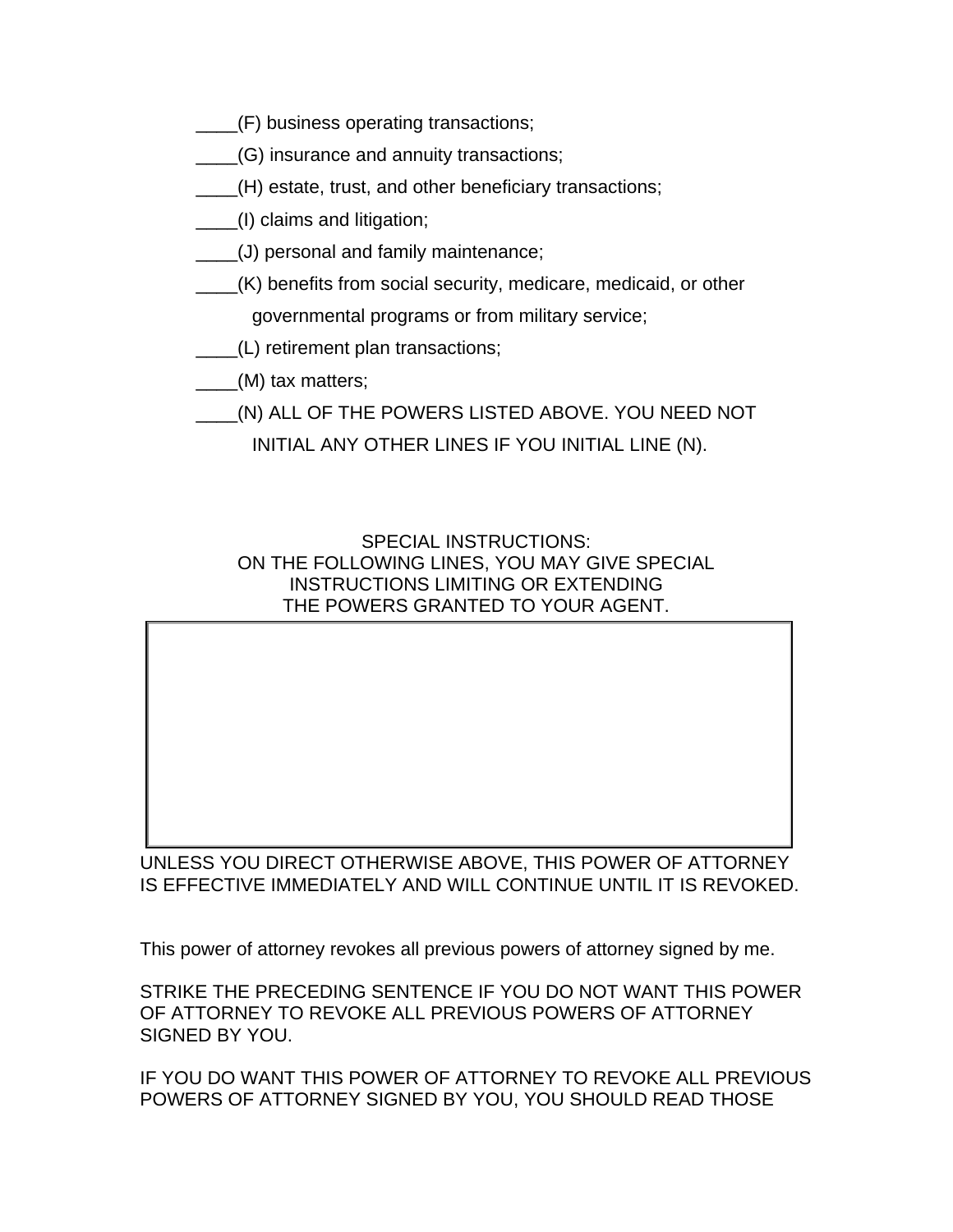POWERS OF ATTORNEY AND SATISFY THEIR PROVISIONS CONCERNING REVOCATION. THIRD PARTIES WHO RECEIVED COPIES OF THOSE POWERS OF ATTORNEY SHOULD BE NOTIFIED.

This power of attorney will continue to be effective if I become disabled, incapacitated, or incompetent.

STRIKE THE PRECEDING SENTENCE IF YOU DO NOT WANT THIS POWER OF ATTORNEY TO CONTINUE IF YOU BECOME DISABLED, INCAPACITATED, OR INCOMPETENT.

If it becomes necessary to appoint a conservator of my estate or guardian of my person, I nominate my agent.

STRIKE THE PRECEDING SENTENCE IF YOU DO NOT WANT TO NOMINATE YOUR AGENT AS CONSERVATOR OR GUARDIAN.

If any agent named by me dies, becomes incompetent, resigns or refuses to accept the office of agent, I name the following (each to act alone and successively, in the order named) as successor(s) to the agent:

1. \_\_\_\_\_\_\_\_\_\_\_\_\_\_\_\_\_\_\_\_\_\_\_\_\_\_\_\_\_\_\_\_\_\_\_\_\_\_\_\_\_\_\_\_\_\_\_\_\_\_\_\_\_\_\_\_ 2. \_\_\_\_\_\_\_\_\_\_\_\_\_\_\_\_\_\_\_\_\_\_\_\_\_\_\_\_\_\_\_\_\_\_\_\_\_\_\_\_\_\_\_\_\_\_\_\_\_\_\_\_\_\_\_\_  $3.$ 

For purposes of this subsection, a person is considered to be incompetent if and while: (1) the person is a minor; (2) the person is an adjudicated incompetent or disabled person; (3) a conservator has been appointed to act for the person; (4) a guardian has been appointed to act for the person; or (5) the person is unable to give prompt and intelligent consideration to business matters as certified by a licensed physician.

I agree that any third party who receives a copy of this document may act under it. I may revoke this power of attorney by a written document that expressly indicates my intent to revoke. Revocation of the power of attorney is not effective as to a third party until the third party learns of the revocation. I agree to